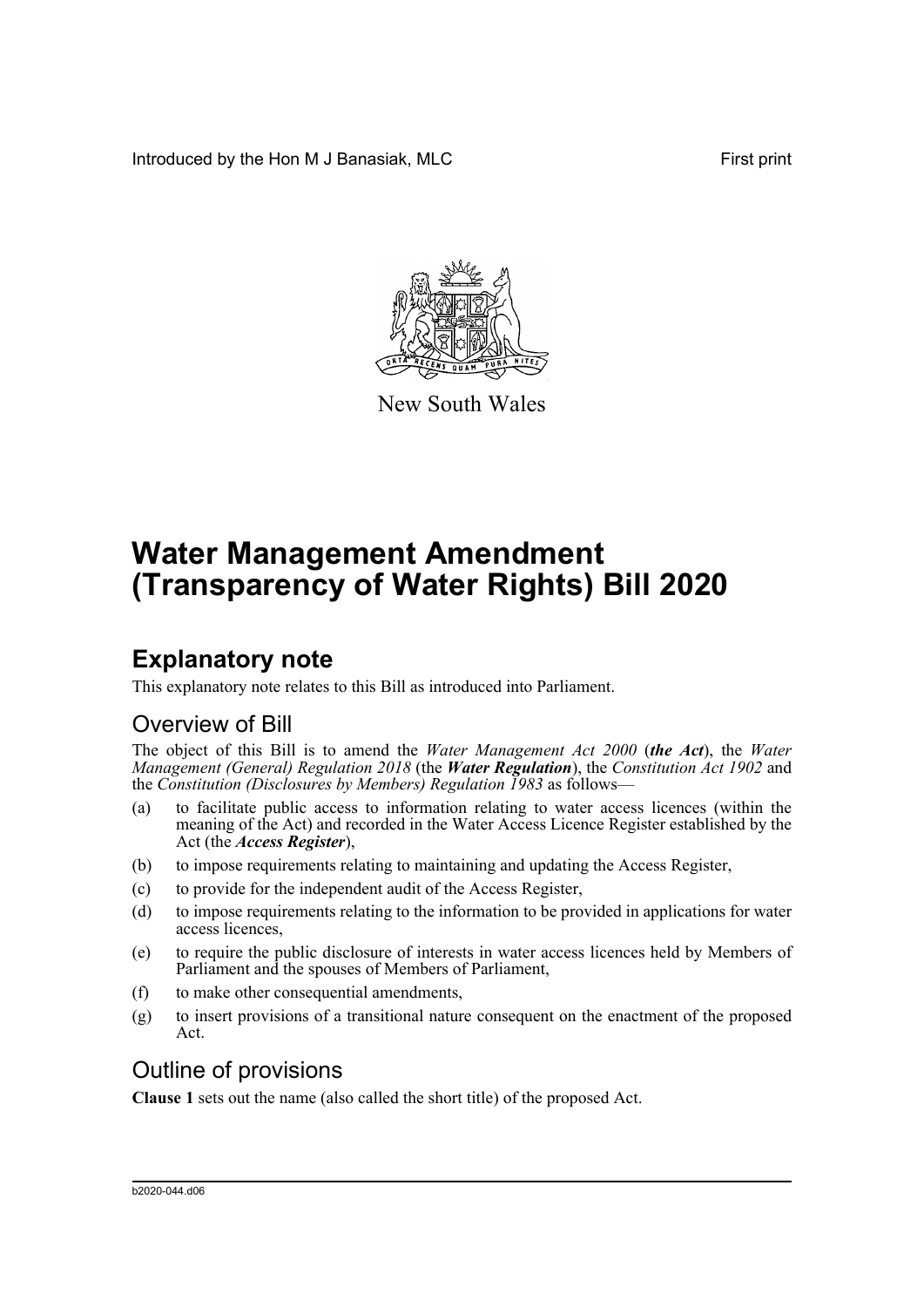**Clause 2** provides for the commencement of the proposed Act on the date of assent to the proposed Act.

### **Schedule 1 Amendment of Water Management Act 2000 No 92**

**Schedule 1[1]** amends section 71 to provide that the Minister for Water, Property and Housing (the *Minister*) may determine the form and manner of the Access Register subject to requirements imposed by substituted section 71J and proposed section 71JA. The proposed amendment also clarifies that the purposes of the Access Register include creating, maintaining and updating records relating to water access licences and licence holders and facilitating public access to those records.

**Schedule 1[2]** inserts proposed section 71CA, which provides for the independent audit of the Access Register by the Natural Resources Commission by 31 December 2020 and at subsequent intervals of 2 years.

**Schedule 1[5]** requires the Minister to ensure that the Access Register is kept up to date and, in particular, that the Access Register is amended to record changes of details of water access licences.

**Schedule 1[6]** regulates access to information recorded in the Access Register. Substituted section 71J provides for the information to be made publicly available through an electronic search facility and prohibits restrictions being placed on access to the information (other than a requirement for payment of an approved fee). The substituted section also creates a regulation-making power for or with respect to the authentication of searches and certification of search results. Proposed section 71JA requires the Access Register to be searchable by means of the entry of certain details relating to water access licences. **Schedule 1[3], [4] and [7]** make consequential amendments.

**Schedule 1[8]** inserts additional categories of information relating to water access licences that are to be recorded in the Access Register by the Minister when registering those licences.

**Schedule 1[9]** inserts a transitional provision requiring the holder or co-holder of a water access licence that is in force on the day on which the proposed Act commences, or for which an application was made but not determined by that day, to provide the Minister with additional information relating to that licence. The information corresponds with information that the proposed Act requires to be included in the approved form for a water access licence application. A failure to comply may result in the cancellation of the relevant water access licence and will make the holder or co-holder ineligible to apply for further water access licences for the duration of the non-compliance. The Minister is to ensure that the additional information is recorded in the Access Register.

# **Schedule 2 Amendment of other legislation**

**Schedule 2.1[1]** inserts proposed section 14A(1A) in the *Constitution Act 1902*. The proposed subsection clarifies that a regulation made under section 14A(1) of that Act may require the disclosure of pecuniary interests or other matters held by or relating to spouses of Members of either House of Parliament. **Schedule 2.1[2]** makes a consequential amendment.

**Schedule 2.2[3]** inserts proposed clause 8A in the *Constitution (Disclosures by Members) Regulation 1983*. The proposed clause requires a Member of Parliament to disclose, with limited exceptions, the water access licence number of each water access licence in which the Member or the Member's spouse (if any) has an interest (or had an interest at any time during the period of 5 years ending on the date on which the Member takes the pledge of loyalty) and the nature of that interest. **Schedule 2.2[1], [2] and [4]–[11]** make consequential amendments.

**Schedule 2.3[2]** amends the Water Regulation to require an application for a water access licence under Part 2 of Chapter 3 of the Act to be verified by statutory declaration.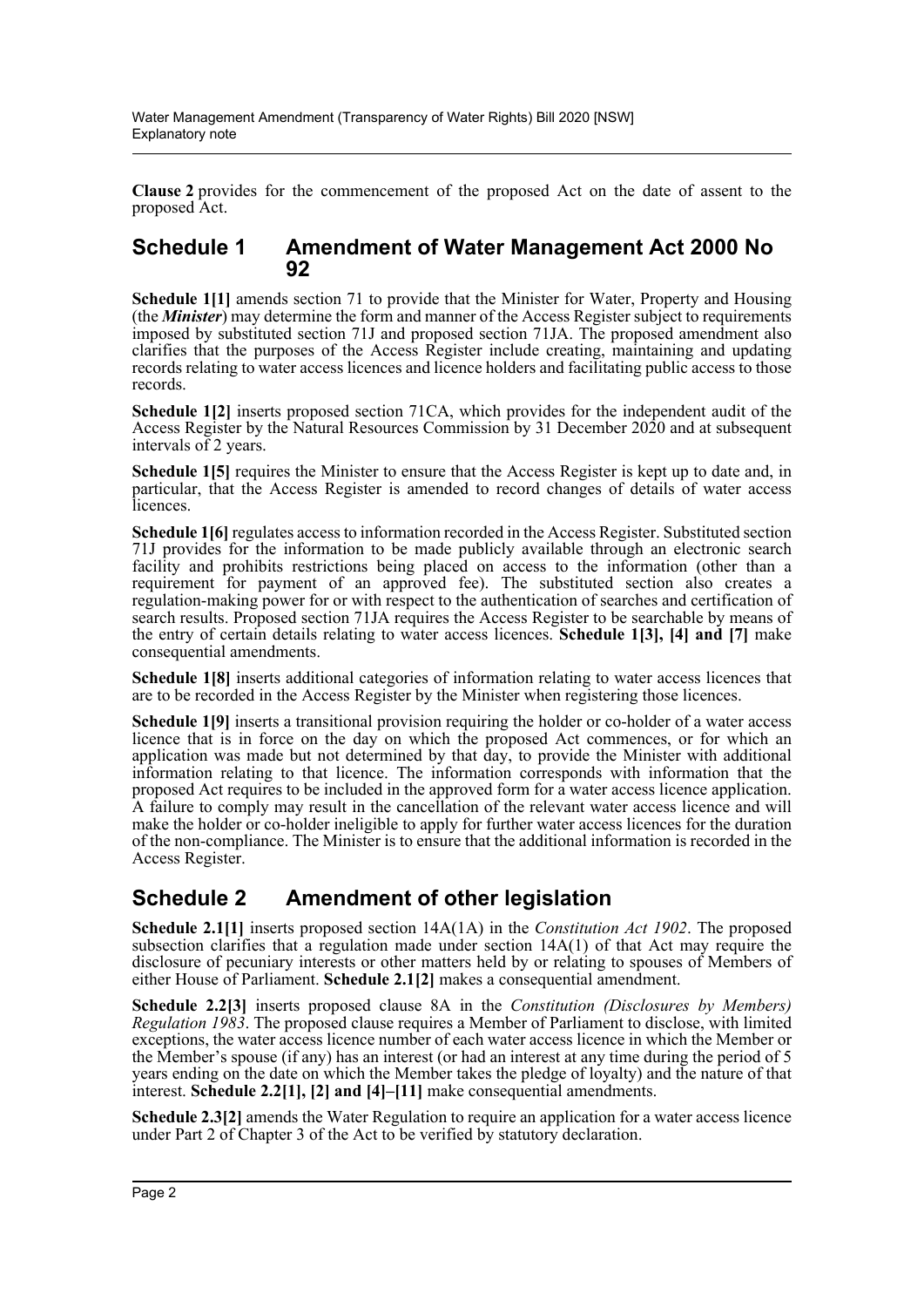**Schedule 2.3[3]** inserts proposed clause 9(1A) in the Water Regulation. The proposed subclause specifies information that is to be required by the approved form for an application for a water access licence under Part 2 of Chapter 3 of the Act. **Schedule 2.3[1]** makes a consequential amendment.

**Schedule 2.3[4]** amends the Water Regulation to require the holder or co-holder of a water access licence to notify the Minister of any change of details of the licence recorded in the Access Register within 28 days of becoming aware of the change.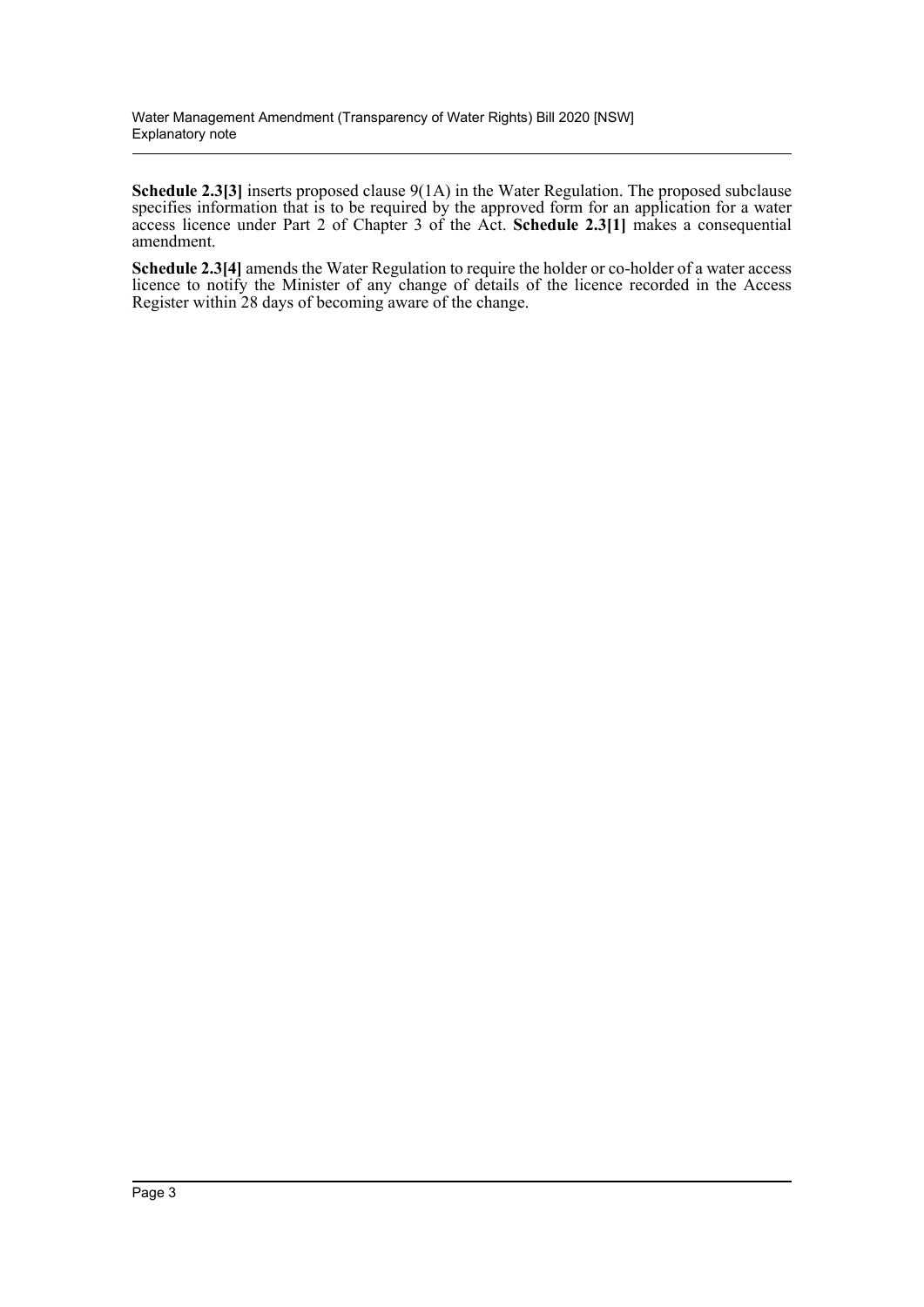Introduced by the Hon M J Banasiak, MLC First print



New South Wales

# **Water Management Amendment (Transparency of Water Rights) Bill 2020**

# **Contents**

|                   |                                              | Page |
|-------------------|----------------------------------------------|------|
|                   | Name of Act                                  |      |
|                   | Commencement                                 |      |
| <b>Schedule 1</b> | Amendment of Water Management Act 2000 No 92 |      |
| <b>Schedule 2</b> | Amendment of other legislation               |      |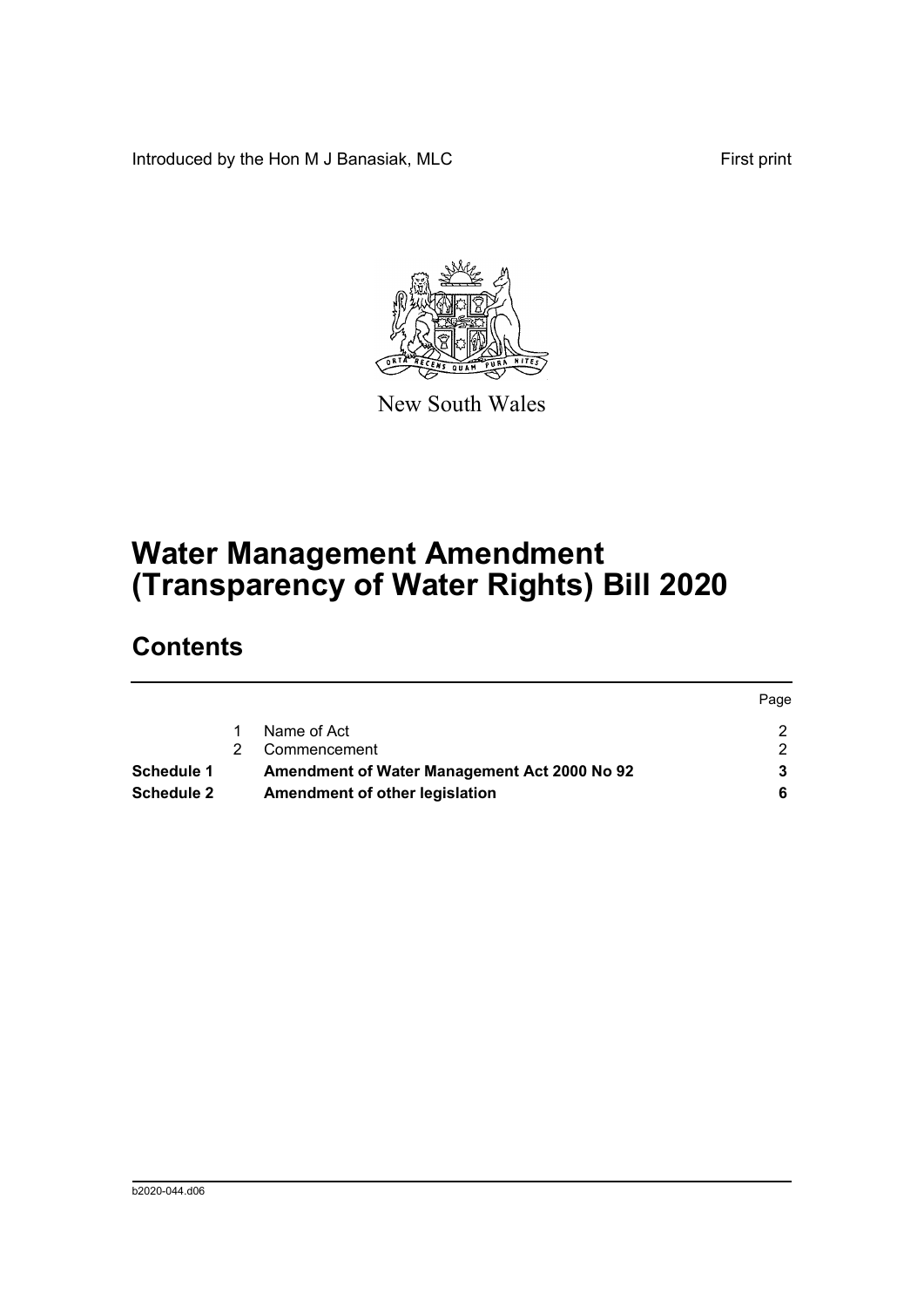

New South Wales

# **Water Management Amendment (Transparency of Water Rights) Bill 2020**

No , 2020

### **A Bill for**

An Act to amend the *Water Management Act 2000* with respect to the provision, maintenance and accessibility of information relating to water access licences; and for other purposes.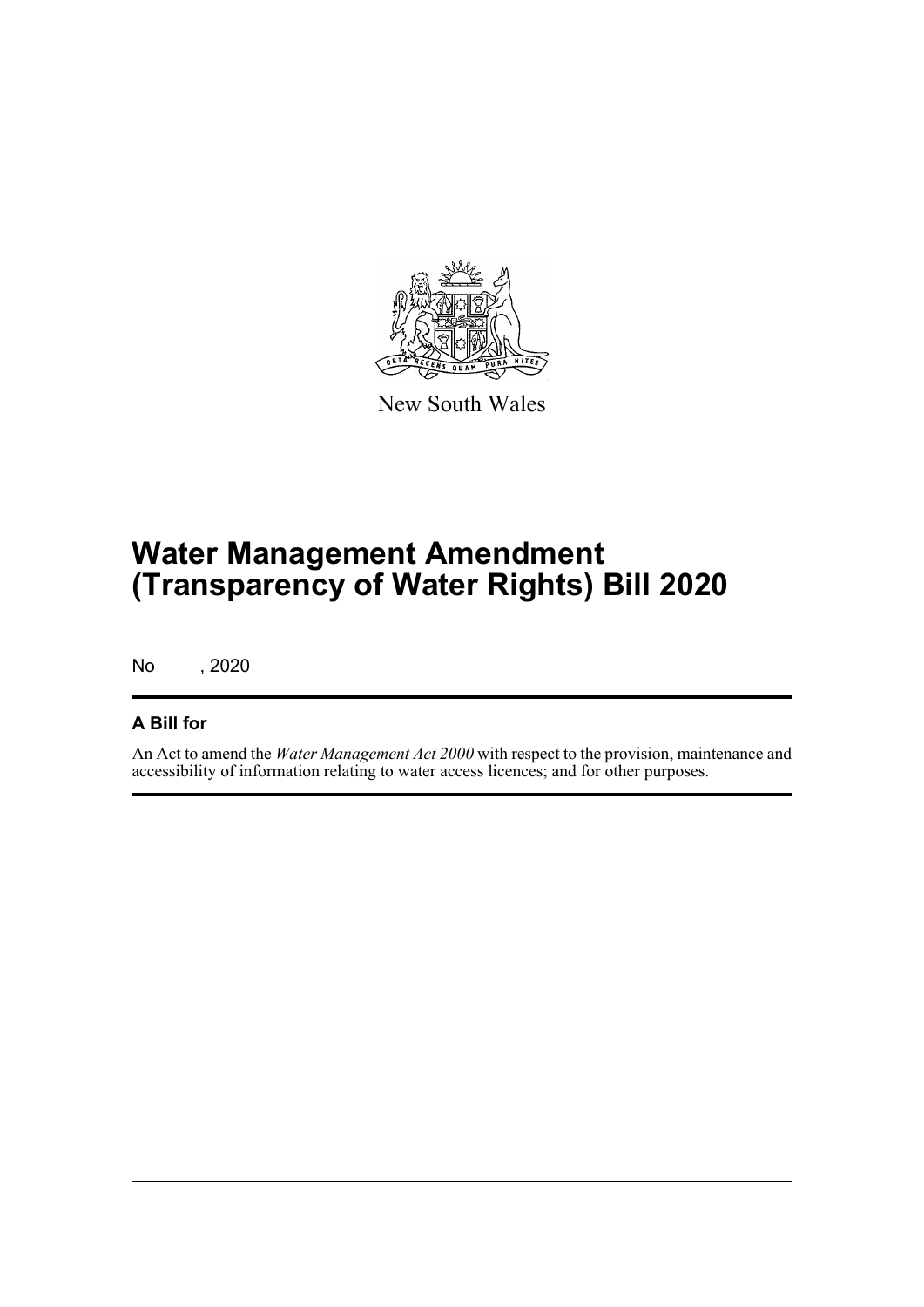Water Management Amendment (Transparency of Water Rights) Bill 2020 [NSW]

<span id="page-5-1"></span><span id="page-5-0"></span>

| The Legislature of New South Wales enacts—                                             | 1             |
|----------------------------------------------------------------------------------------|---------------|
| Name of Act                                                                            | $\mathcal{P}$ |
| This Act is the Water Management Amendment (Transparency of Water Rights)<br>Act 2020. | 3<br>4        |
| <b>Commencement</b>                                                                    | 5             |
| This Act commences on the date of assent to this Act.                                  | 6             |
|                                                                                        |               |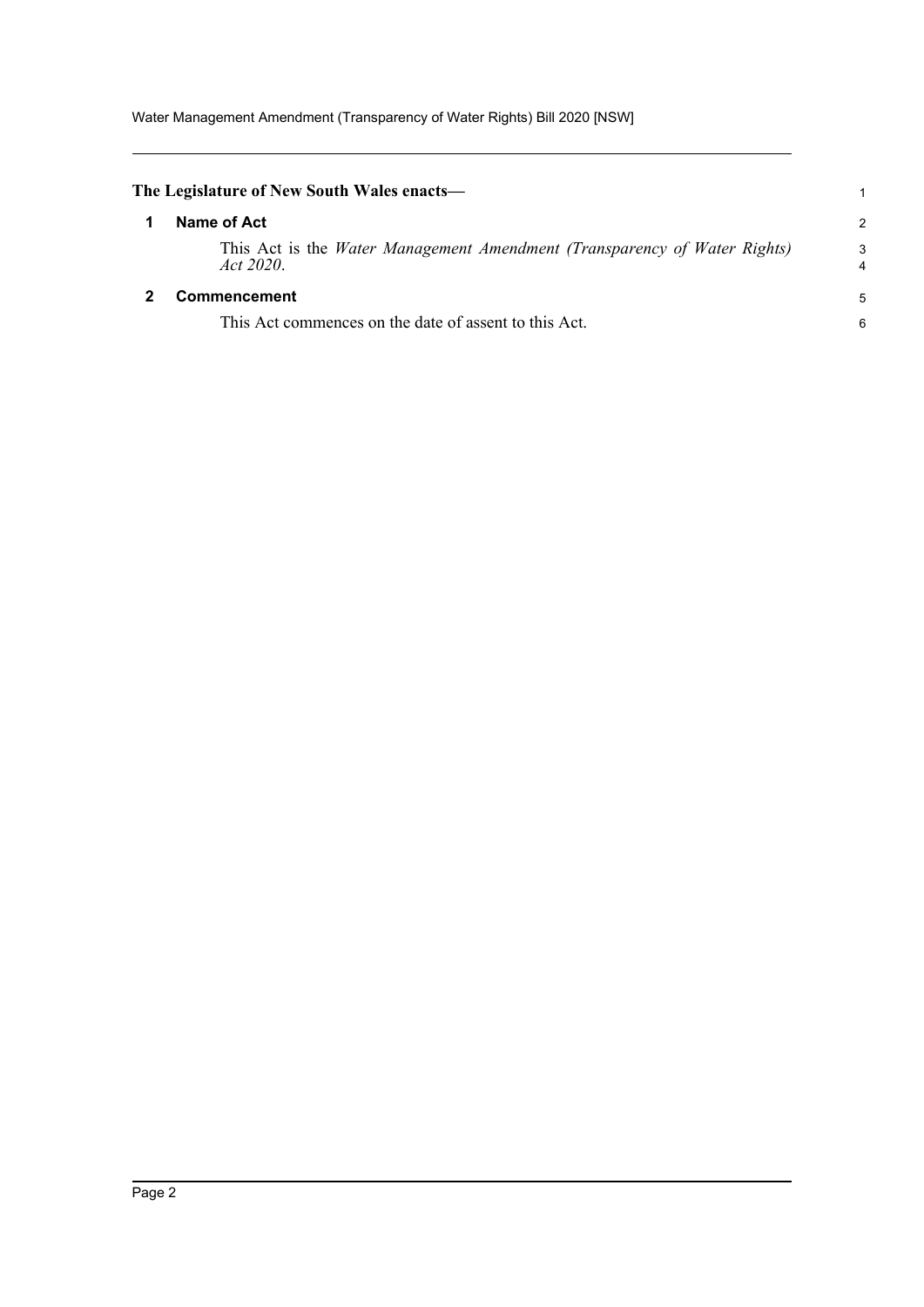#### <span id="page-6-0"></span>**Schedule 1 Amendment of Water Management Act 2000 No 92 [1] Section 71 Water Access Licence Register** Omit section 71(3) and (4). Insert instead— (3) Subject to sections 71J and 71JA, the Access Register is to be kept in the form and manner determined by the Minister. (4) The purposes of the Access Register include the following— (a) to create, maintain and update records of the rights, interests and entitlements held in and claimed over access licences and the persons holding or claiming those rights, interests and entitlements, (b) to facilitate public access to those records. **Note.** Public registers are subject to Part 6 of the *Privacy and Personal Information Protection Act 1998*. **[2] Section 71CA** Insert after section 71C— **71CA Audit of Access Register** (1) The Minister is to ensure that the Access Register is audited in accordance with this section. (2) An audit of the Access Register is to be carried out for the purpose of ascertaining whether the provisions of this Division are being given effect to. (3) An audit under this section is to be carried out by the Natural Resources Commission. (4) An audit is to be completed— (a) by 31 December 2020, and (b) at intervals of 2 years after 31 December 2020. (5) The Natural Resources Commission is to provide the Minister with a report on each audit under this section as soon as reasonably practicable after the audit is completed. (6) The Minister is to table a response to each audit under this section in each House of Parliament within 6 months after receiving the Natural Resources Commission's report on the audit. **[3] Section 71FA** Insert before section 71G— **71FA Definition** In this Subdivision, *details* of an access licence means the following information recorded in the Access Register— (a) matters recorded under section 71A in relation to the licence, (b) matters recorded under Part 1 of Schedule 1A in relation to the licence. 1  $\mathcal{L}$ 3 4 5 6 7 8 9 10 11 12 13  $14$ 15 16 17 18 19 20 21 22 23 24 25 26  $27$ 28 29 30 31 32 33 34 35 36 37 38

### **[4] Section 71H Searches of the Access Register**

Omit the section.

39 40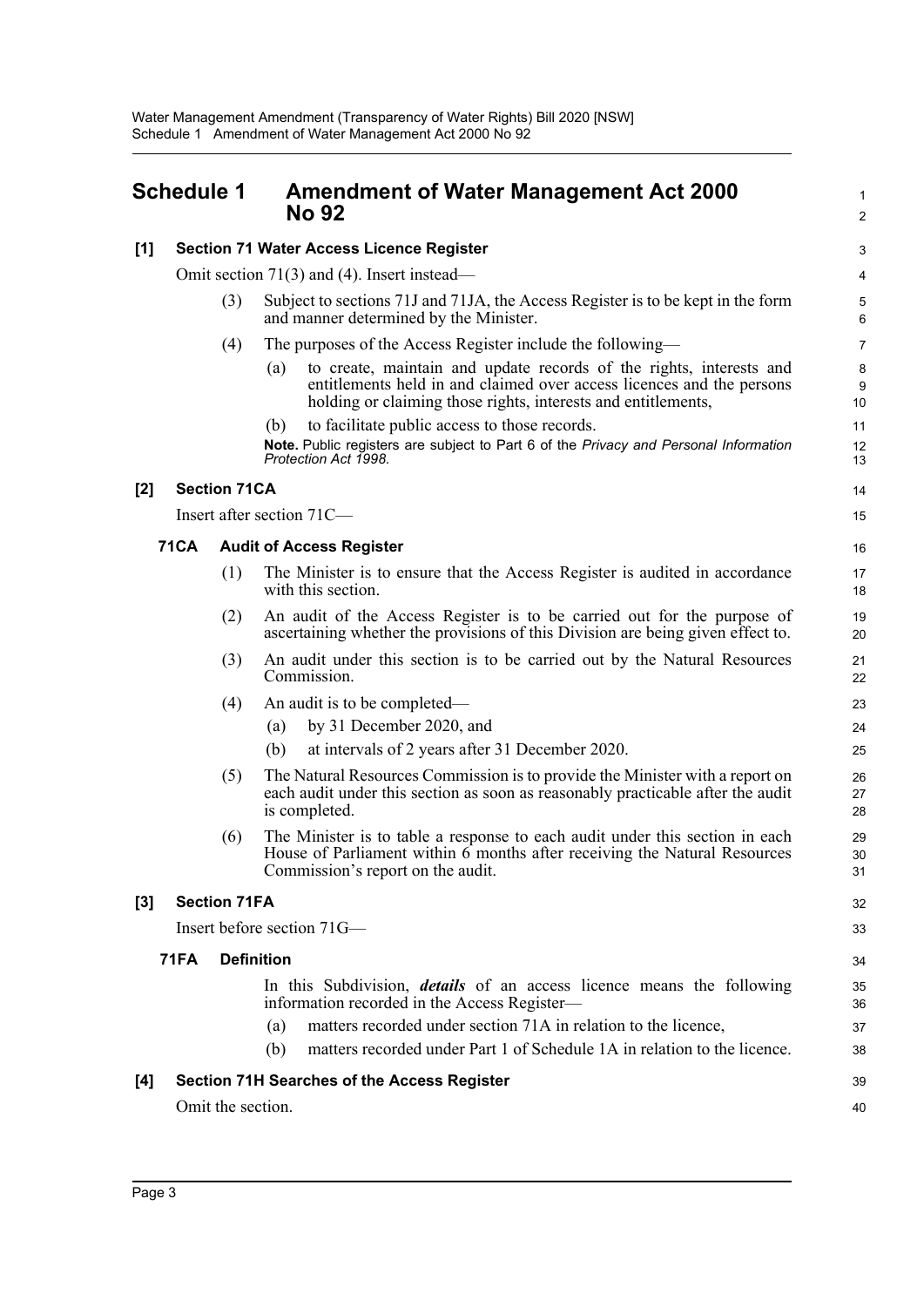| [5]   | Section 71I Correction and amendment of Access Register |     |     | 1                                                                                                                                                                                                                                                                                           |                               |
|-------|---------------------------------------------------------|-----|-----|---------------------------------------------------------------------------------------------------------------------------------------------------------------------------------------------------------------------------------------------------------------------------------------------|-------------------------------|
|       | Insert at the end of the section-                       |     |     |                                                                                                                                                                                                                                                                                             |                               |
|       |                                                         | (2) |     | The Minister is to ensure that the Access Register is kept up to date and, in<br>particular, that the Access Register is updated to record changes of details of<br>access licences that are notified by holders or co-holders of those licences or<br>of which the Minister becomes aware. | 3<br>$\overline{4}$<br>5<br>6 |
| [6]   |                                                         |     |     | Sections 71J and 71JA                                                                                                                                                                                                                                                                       | $\overline{7}$                |
|       |                                                         |     |     | Omit section 71J. Insert instead-                                                                                                                                                                                                                                                           | 8                             |
|       | 71J                                                     |     |     | Public access to information in Access Register                                                                                                                                                                                                                                             | 9                             |
|       |                                                         | (1) |     | The Minister is to make the information recorded in the Access Register<br>available to members of the public in accordance with this section.                                                                                                                                              | 10<br>11                      |
|       |                                                         | (2) |     | The information is to be made available through an electronic search facility<br>on a publicly accessible website.                                                                                                                                                                          | 12<br>13                      |
|       |                                                         | (3) |     | The information is to be made available on payment of the fee (if any)<br>approved by the Minister.                                                                                                                                                                                         | 14<br>15                      |
|       |                                                         | (4) |     | A fee approved under subsection $(3)$ —                                                                                                                                                                                                                                                     | 16                            |
|       |                                                         |     | (a) | may be charged in relation to searches carried out within a specified<br>period of time, in relation to individual searches or on another basis, and                                                                                                                                        | 17<br>18                      |
|       |                                                         |     | (b) | if charged in relation to individual searches—is not to exceed \$10 per<br>search.                                                                                                                                                                                                          | 19<br>20                      |
|       |                                                         | (5) |     | Except as provided by subsections $(3)$ and $(4)$ , access to the information is not<br>to be restricted in any way.                                                                                                                                                                        | 21<br>22                      |
|       |                                                         | (6) |     | The regulations may make provision for or with respect to—                                                                                                                                                                                                                                  | 23                            |
|       |                                                         |     | (a) | the authentication of searches of the Access Register, and                                                                                                                                                                                                                                  | 24                            |
|       |                                                         |     | (b) | the certification of the results of those searches.                                                                                                                                                                                                                                         | 25                            |
|       | <b>71JA</b>                                             |     |     | <b>Standards for Access Register search facility</b>                                                                                                                                                                                                                                        | 26                            |
|       |                                                         |     |     | The electronic search facility referred to in section $71J(2)$ is to enable details<br>of access licences to be obtained by means of the entry of any of the<br>following—                                                                                                                  | 27<br>28<br>29                |
|       |                                                         |     | (a) | the name of an individual or corporation,                                                                                                                                                                                                                                                   | 30                            |
|       |                                                         |     |     | $(b)$ an ABN,                                                                                                                                                                                                                                                                               | 31                            |
|       |                                                         |     | (c) | the name of a government department,                                                                                                                                                                                                                                                        | 32                            |
|       |                                                         |     | (d) | the name of an irrigation scheme,                                                                                                                                                                                                                                                           | 33                            |
|       |                                                         |     | (e) | the number of an access licence,                                                                                                                                                                                                                                                            | 34                            |
|       |                                                         |     | (f) | the number of a water supply work approval,                                                                                                                                                                                                                                                 | 35                            |
|       |                                                         |     | (g) | any other matter prescribed by the regulations for the purposes of this<br>section.                                                                                                                                                                                                         | 36<br>37                      |
| $[7]$ |                                                         |     |     | <b>Schedule 1A Access Register</b>                                                                                                                                                                                                                                                          | 38                            |
|       |                                                         |     |     | Omit "in such form as the Minister considers appropriate" from clause 1(1).                                                                                                                                                                                                                 | 39                            |
| [8]   |                                                         |     |     | Schedule 1A, clause 1(1)(f)-(j)                                                                                                                                                                                                                                                             | 40                            |
|       |                                                         |     |     | Insert after clause $1(1)(e)$ —                                                                                                                                                                                                                                                             | 41                            |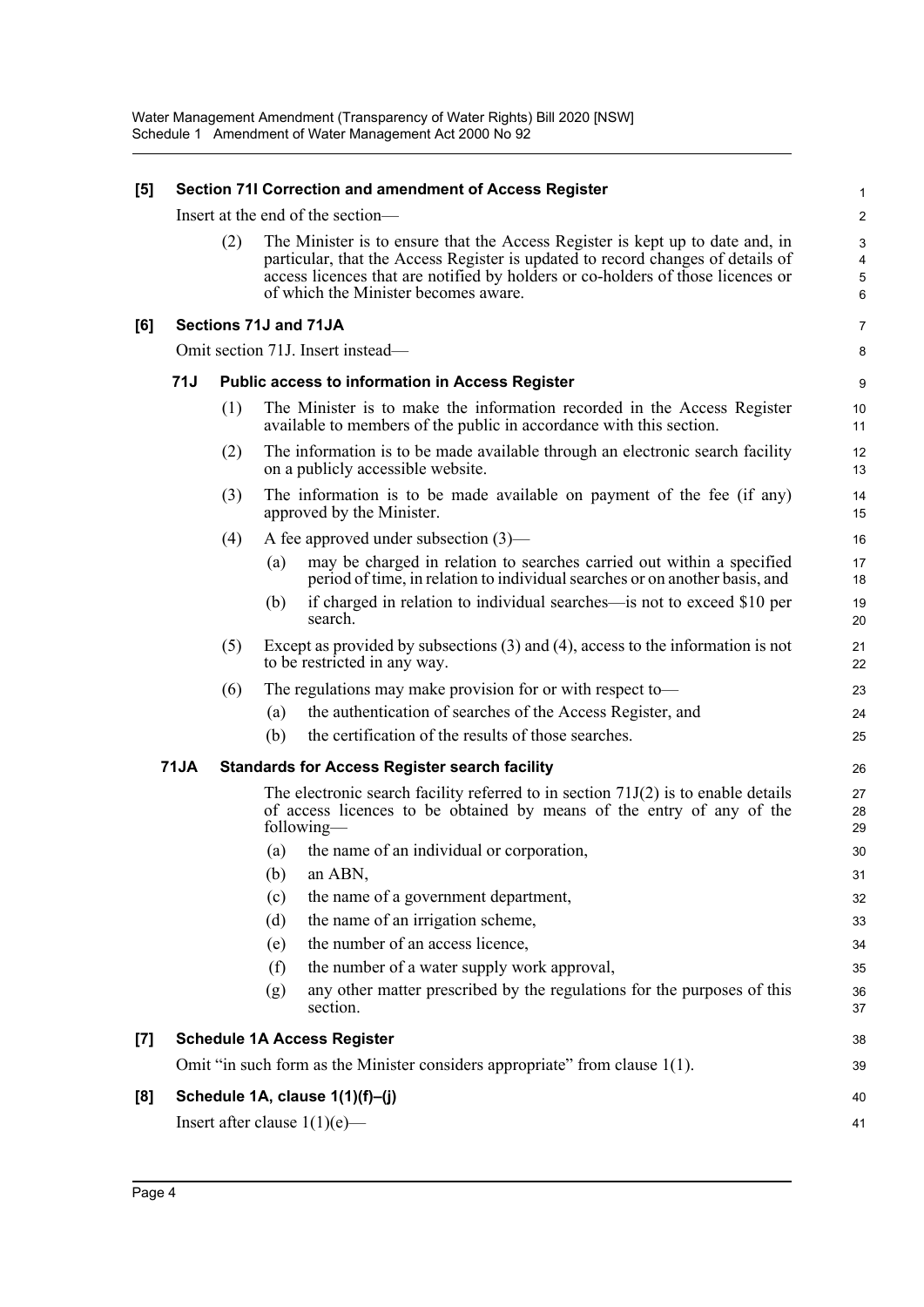|     |      | (f)               | the category or subcategory of the licence,                                                                                                                                                                                                                                                                                               | $\mathbf{1}$                                |
|-----|------|-------------------|-------------------------------------------------------------------------------------------------------------------------------------------------------------------------------------------------------------------------------------------------------------------------------------------------------------------------------------------|---------------------------------------------|
|     |      | (g)               | the date on which the licence was granted and (if applicable) on which<br>the licence is cancelled,                                                                                                                                                                                                                                       | $\overline{2}$<br>$\ensuremath{\mathsf{3}}$ |
|     |      | (h)               | the purchase price (if any) of the licence,                                                                                                                                                                                                                                                                                               | $\overline{4}$                              |
|     |      | (i)               | the water access licence number of the licence,                                                                                                                                                                                                                                                                                           | 5                                           |
|     |      | (i)               | any other information required by the approved form for the licence<br>application.                                                                                                                                                                                                                                                       | $\,6\,$<br>$\overline{7}$                   |
| [9] |      |                   | Schedule 9 Savings, transitional and other provisions                                                                                                                                                                                                                                                                                     | 8                                           |
|     |      |                   | Insert at the end of the Schedule, with appropriate Part and clause numbering—                                                                                                                                                                                                                                                            | 9                                           |
|     | Part |                   | Provisions consequent on enactment of Water<br><b>Management Amendment (Transparency of Water</b><br>Rights) Act 2020                                                                                                                                                                                                                     | 10<br>11<br>12                              |
|     |      | <b>Definition</b> |                                                                                                                                                                                                                                                                                                                                           | 13                                          |
|     |      |                   | In this Part, <b>amending Act</b> means the Water Management Amendment<br>(Transparency of Water Rights) Act 2020.                                                                                                                                                                                                                        | 14<br>15                                    |
|     |      |                   | Provision of additional details for Access Register                                                                                                                                                                                                                                                                                       | 16                                          |
|     | (1)  |                   | This clause applies to access licences—                                                                                                                                                                                                                                                                                                   | 17                                          |
|     |      | (a)               | that were in force on the day on which the amending Act commenced, or                                                                                                                                                                                                                                                                     | 18                                          |
|     |      | (b)               | for which an application was made before the day on which the<br>amending Act commenced but was not determined on or before that<br>day.                                                                                                                                                                                                  | 19<br>20<br>21                              |
|     | (2)  |                   | A holder or co-holder of an access licence to which this clause applies must,<br>within 12 months of the commencement of the amending Act, provide the<br>Minister with information that would have been required by the approved form<br>if the licence had been applied for on or after the day on which the amending<br>Act commenced. | 22<br>23<br>24<br>25<br>26                  |
|     | (3)  |                   | If a holder or co-holder of an access licence to which this clause applies fails<br>to comply with subclause $(2)$ —                                                                                                                                                                                                                      | 27<br>28                                    |
|     |      | (a)               | the Minister may cancel the licence, and                                                                                                                                                                                                                                                                                                  | 29                                          |
|     |      | (b)               | the holder or co-holder is not eligible to apply for further access licences<br>until the required information is provided.                                                                                                                                                                                                               | 30<br>31                                    |
|     | (4)  |                   | The Minister is to ensure that information provided under this clause is<br>recorded in the Access Register.                                                                                                                                                                                                                              | 32<br>33                                    |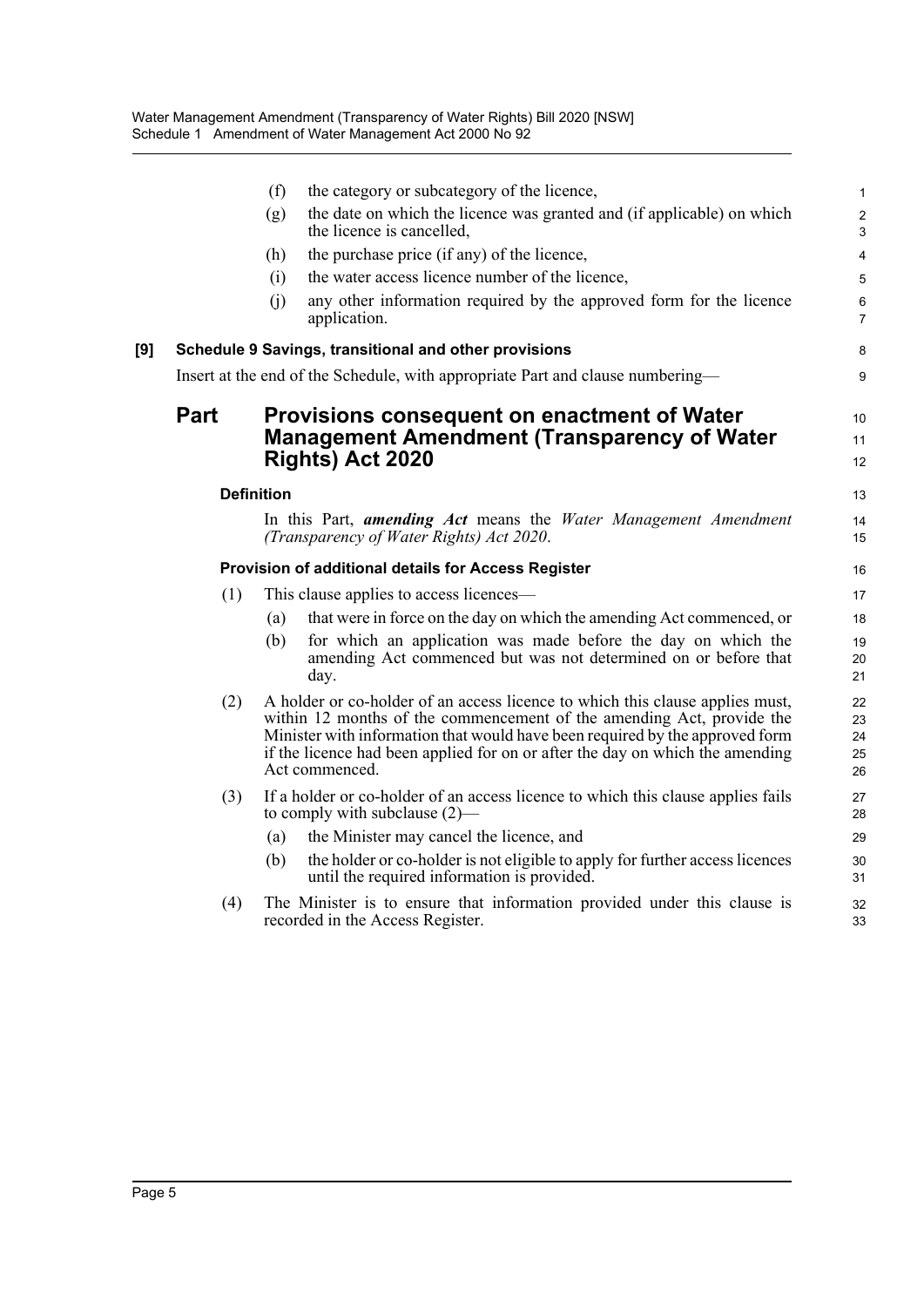<span id="page-9-0"></span>

|                  | <b>Schedule 2</b>                               |                                                                            | <b>Amendment of other legislation</b>                                                                                                                                                                                                            | 1                                   |  |
|------------------|-------------------------------------------------|----------------------------------------------------------------------------|--------------------------------------------------------------------------------------------------------------------------------------------------------------------------------------------------------------------------------------------------|-------------------------------------|--|
| 2.1              |                                                 |                                                                            | <b>Constitution Act 1902 No 32</b>                                                                                                                                                                                                               | $\overline{c}$                      |  |
| $[1]$            |                                                 | Section 14A Disclosure of pecuniary interests and other matters by Members |                                                                                                                                                                                                                                                  |                                     |  |
|                  |                                                 |                                                                            | Insert after section $14A(1)$ —                                                                                                                                                                                                                  | 4                                   |  |
|                  |                                                 | (1A)                                                                       | To avoid doubt, and without limiting subsection (1), a regulation made under<br>subsection (1) may require the disclosure of pecuniary interests or other<br>matters held by or relating to spouses of Members of either House of<br>Parliament. | 5<br>$\,6\,$<br>$\overline{7}$<br>8 |  |
| $[2]$            |                                                 | Section 14A(8)                                                             |                                                                                                                                                                                                                                                  | 9                                   |  |
|                  |                                                 |                                                                            | Insert after section $14A(7)$ —                                                                                                                                                                                                                  | 10                                  |  |
|                  |                                                 | (8)                                                                        | In this section-                                                                                                                                                                                                                                 | 11                                  |  |
|                  |                                                 |                                                                            | <i>spouse</i> , of a person, means the following but, if more than one person would<br>qualify as the person's spouse, means only the latest person to qualify—                                                                                  | 12<br>13                            |  |
|                  |                                                 |                                                                            | a person to whom the person is legally married (including a husband or<br>(a)<br>wife of the person),                                                                                                                                            | 14<br>15                            |  |
|                  |                                                 |                                                                            | the person's de facto partner.<br>(b)                                                                                                                                                                                                            | 16                                  |  |
| $2.2\phantom{0}$ |                                                 |                                                                            | <b>Constitution (Disclosures by Members) Regulation 1983</b>                                                                                                                                                                                     | 17                                  |  |
| [1]              |                                                 |                                                                            | <b>Clause 6A Supplementary ordinary returns</b>                                                                                                                                                                                                  | 18                                  |  |
|                  |                                                 |                                                                            | Insert ", $8A$ " after " $8$ " in clause $6A(4)(a)$ .                                                                                                                                                                                            | 19                                  |  |
| $[2]$            | <b>Clause 7 Interpretation-Part 3</b>           |                                                                            |                                                                                                                                                                                                                                                  |                                     |  |
|                  | Insert in alphabetical order in clause $7(1)$ — |                                                                            |                                                                                                                                                                                                                                                  |                                     |  |
|                  |                                                 |                                                                            | spouse, of a person, has the same meaning as in section 14A of the Act.<br><i>water access licence</i> means an access licence within the meaning of the <i>Water</i><br>Management Act 2000.                                                    | 22<br>23<br>24                      |  |
| $[3]$            |                                                 | <b>Clause 8A</b>                                                           |                                                                                                                                                                                                                                                  | 25                                  |  |
|                  |                                                 |                                                                            | Insert after clause 8-                                                                                                                                                                                                                           | 26                                  |  |
|                  | <b>8A</b>                                       |                                                                            | <b>Water access licences</b>                                                                                                                                                                                                                     | 27                                  |  |
|                  |                                                 | (1)                                                                        | A Member must disclose in a primary return and an ordinary return-                                                                                                                                                                               | 28                                  |  |
|                  |                                                 |                                                                            | the water access licence number of each water access licence in which<br>(a)<br>the Member or the Member's spouse (if any) had an interest-                                                                                                      | 29<br>30                            |  |
|                  |                                                 |                                                                            | in the case of a primary return—on the primary return date or at<br>(i)<br>any time during the period of 5 years ending on the primary return<br>date, or                                                                                        | 31<br>32<br>33                      |  |
|                  |                                                 |                                                                            | in the case of an ordinary return—at any time during the ordinary<br>(11)<br>return period, and                                                                                                                                                  | 34<br>35                            |  |
|                  |                                                 |                                                                            | the nature of the interest in each water access licence.<br>(b)                                                                                                                                                                                  | 36                                  |  |
|                  |                                                 | (2)                                                                        | An interest in a water access licence need not be disclosed by a Member in a<br>primary return or an ordinary return if-                                                                                                                         | 37<br>38                            |  |
|                  |                                                 |                                                                            | the Member or Member's spouse had the interest only in his or her<br>(a)<br>capacity as the executor or administrator of the estate of a deceased                                                                                                | 39<br>40                            |  |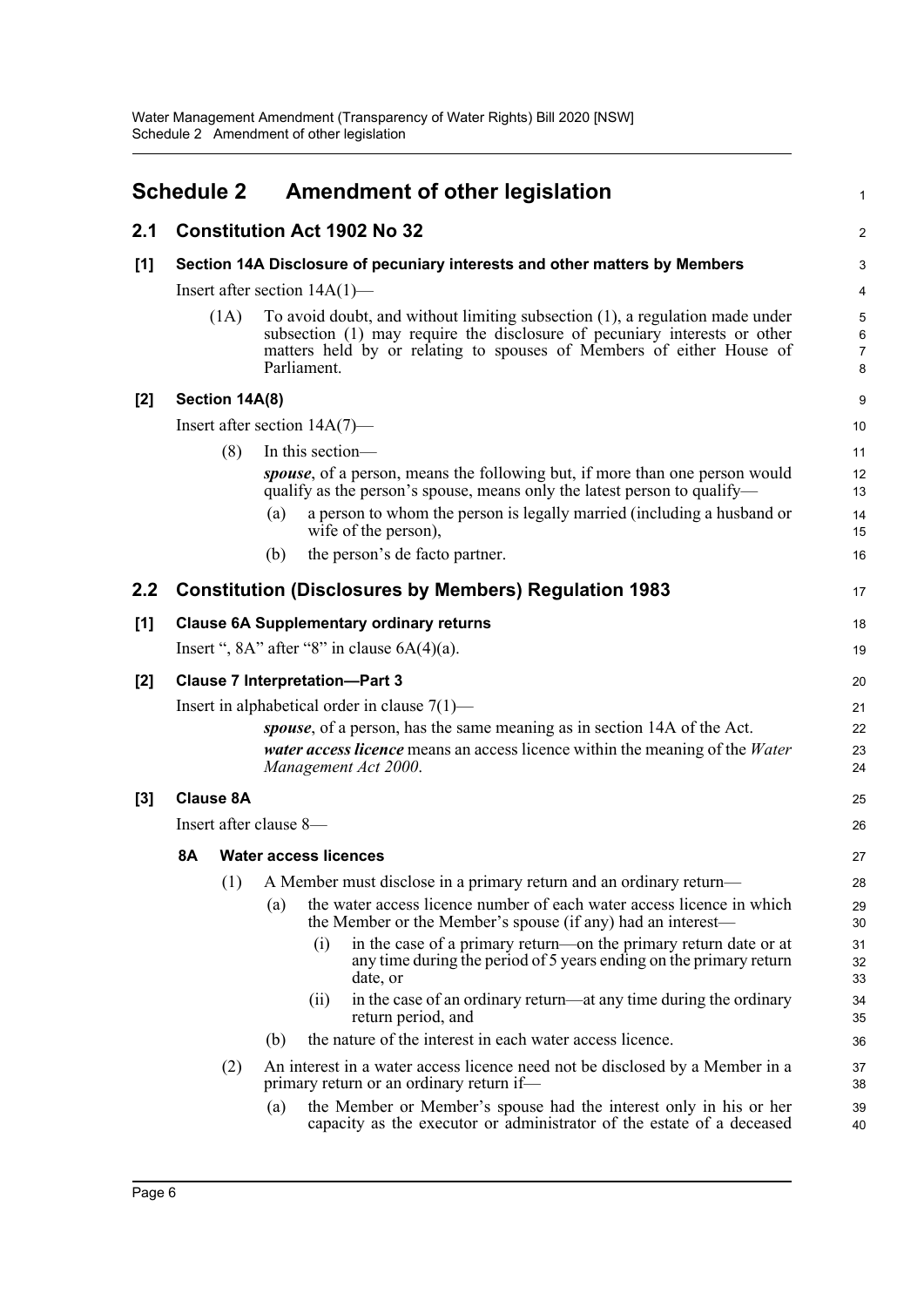person and neither the Member nor the Member's spouse was a beneficiary under the will or intestacy, or

(b) the Member or Member's spouse had the interest only in his or her capacity as a trustee and acquired the interest in the ordinary course of any occupation which is not related to the Member's duties as a Member.

#### **[4] Schedule 1 Forms**

Insert ", 8A" after "8" in item 2 of the matter headed "Directions" in Form 1.

#### **[5] Schedule 1, Form 1, Section 1, Part 1A**

Insert after Part 1—

### **Part 1A Water access licences**

Under clause 8A of the *Constitution (Disclosures by Members) Regulation 1983*, you must disclose in Part 1A of the return the water access licence number of each water access licence in which you or your spouse had an interest on the date on which you took the pledge of loyalty (or at any time during the period of 5 years ending on that date) and the nature of the interest in the water access licence. Make a separate entry for each water access licence, separated by a line, in Part 1A of the return. 12 13  $14$ 15 16 17

#### **Example entries only—**

| Water access licence number | <b>Nature of interest</b> |
|-----------------------------|---------------------------|
| WAL12345678                 | Co-holder                 |
| WAL87654321                 | Holder                    |

### **[6] Schedule 1, Form 1, Section 2, Part 1A**

Insert after Part 1—

### **Part 1A Water access licences**

| Water access licence number | Nature of interest |  |
|-----------------------------|--------------------|--|
|                             |                    |  |
|                             |                    |  |
|                             |                    |  |
|                             |                    |  |
|                             |                    |  |
|                             |                    |  |
|                             |                    |  |
|                             |                    |  |
|                             |                    |  |
|                             |                    |  |
|                             |                    |  |
|                             |                    |  |

**[7] Schedule 1, Form 2, Section 1, Part 1A** Insert after Part 1—

11

18 19

20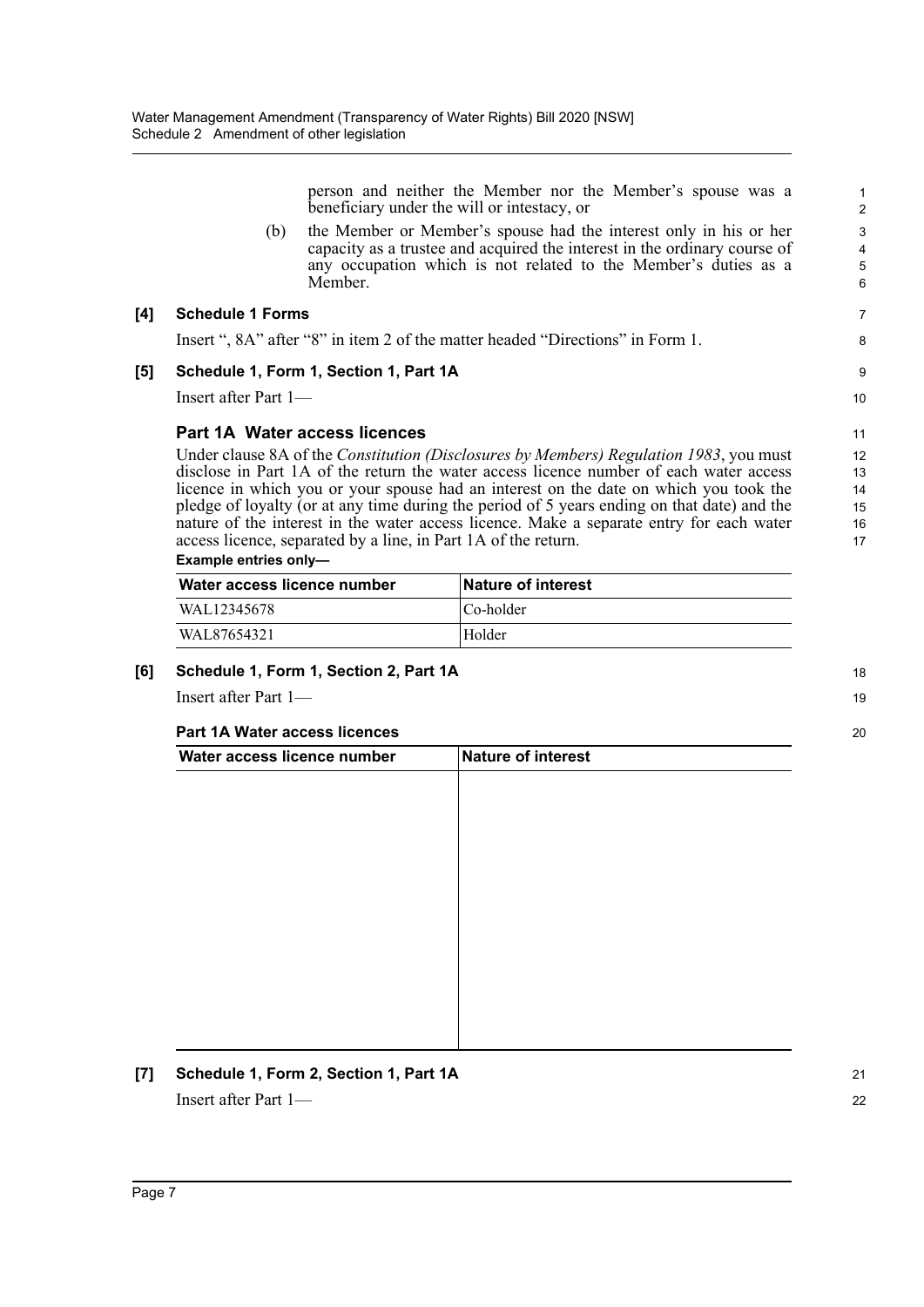### **Part 1A Water access licences**

Under clause 8A of the *Constitution (Disclosures by Members) Regulation 1983*, you must disclose in Part 1A of the return the water access licence number of each water access licence in which you or your spouse had an interest at any time during the ordinary return period and the nature of the interest in the water access licence. Make a separate entry for each water access licence, separated by a line, in Part 1A of the return. **Example entries only—** 

7 8

9

15 16

Water access licence number | Nature of interest WAL12345678 Co-holder WAL87654321 Holder

### **[8] Schedule 1, Form 2, Section 2, Part 1A**

Insert after Part 1—

#### **Part 1A Water access licences**

| Water access licence number | Nature of interest |  |
|-----------------------------|--------------------|--|
|                             |                    |  |
|                             |                    |  |
|                             |                    |  |
|                             |                    |  |
|                             |                    |  |
|                             |                    |  |
|                             |                    |  |
|                             |                    |  |
|                             |                    |  |
|                             |                    |  |
|                             |                    |  |
|                             |                    |  |

### **[9] Schedule 1, Form 3, Section 1, item 3(a1)**

Insert after item  $3(a)$ —

(a1) held any interests in water access licences, or your spouse has held any interests in water access licences, which are additional to those already disclosed in your most recent return, or

### **[10] Schedule 1, Form 3, Section 1, Part 1A**

Insert after Part 1—

### **Part 1A Water access licences**

List in Part 1A in Division B of the return the water access licence number of each water access licence in which you or your spouse had an interest during the supplementary ordinary return period that is additional to the interests in water access licences that you have already disclosed in your most recent return.

#### **Example entries only—**

| Water access licence number | <b>Nature of interest</b> |
|-----------------------------|---------------------------|
| WAL12345678                 | Co-holder                 |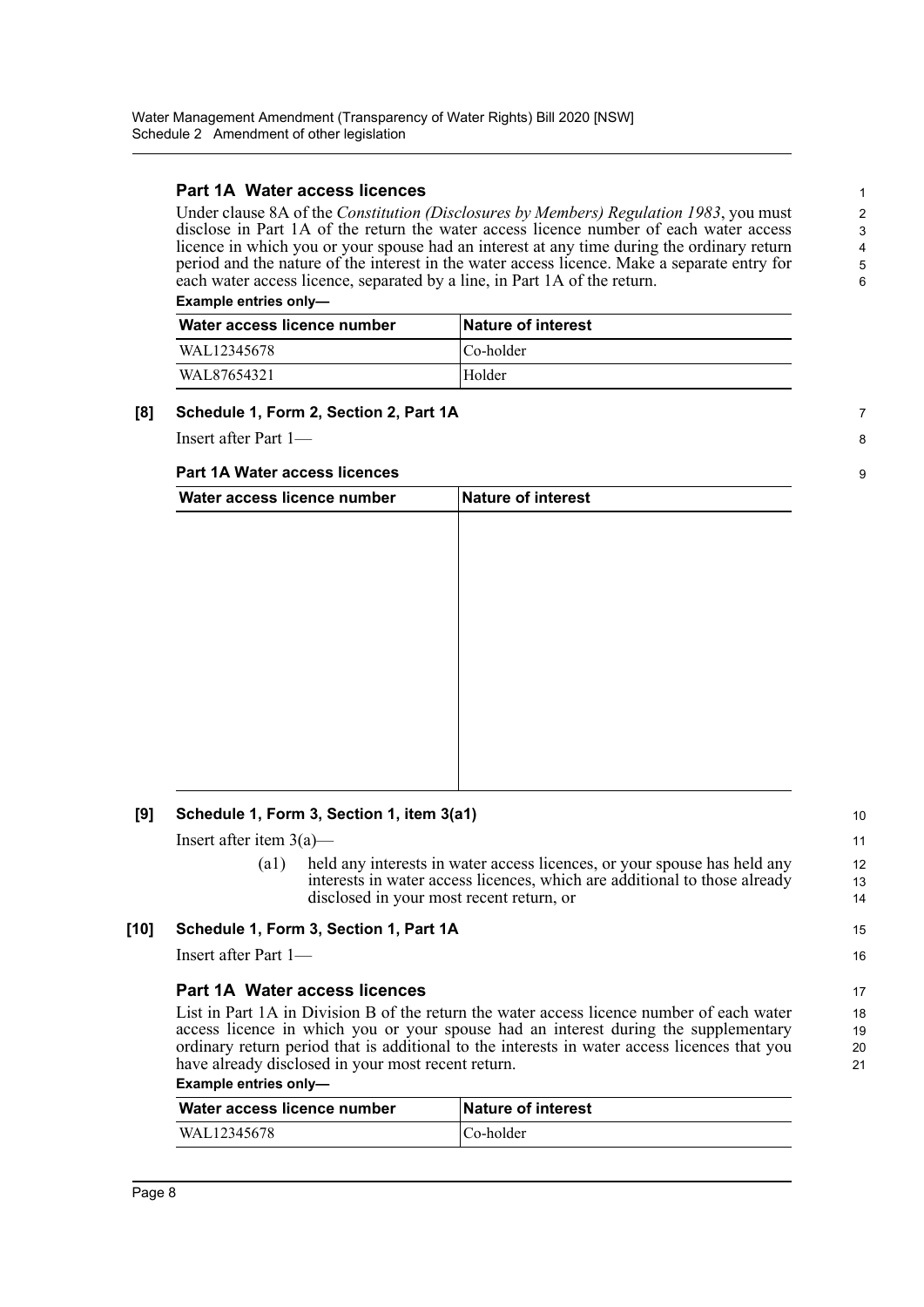| Water access licence number | <b>Nature of interest</b> |
|-----------------------------|---------------------------|
| WAL87654321                 | Holder                    |

1 2

3

### **[11] Schedule 1, Form 3, Section 2, Division B, Part 1A**

Insert after Part 1—

### **Part 1A Water access licences**

| Water access licence number | Nature of interest |  |
|-----------------------------|--------------------|--|
|                             |                    |  |
|                             |                    |  |
|                             |                    |  |
|                             |                    |  |
|                             |                    |  |
|                             |                    |  |
|                             |                    |  |
|                             |                    |  |
|                             |                    |  |
|                             |                    |  |
|                             |                    |  |

| 2.3   |                                                                                                                                                                                                                   |     |          | <b>Water Management (General) Regulation 2018</b>                                           | 4        |  |
|-------|-------------------------------------------------------------------------------------------------------------------------------------------------------------------------------------------------------------------|-----|----------|---------------------------------------------------------------------------------------------|----------|--|
| [1]   | <b>Clause 9 Applications generally</b>                                                                                                                                                                            |     |          |                                                                                             | 5        |  |
|       | Insert "and contain or be accompanied by any information required by the approved form"<br>after "approved form" in clause $9(1)(a)$ .                                                                            |     |          |                                                                                             |          |  |
| $[2]$ | Clause $9(1)(b)$                                                                                                                                                                                                  |     |          |                                                                                             | 8        |  |
|       |                                                                                                                                                                                                                   |     |          | Insert "and verified by statutory declaration" after "each applicant".                      | 9        |  |
| [3]   | Clause 9(1A)                                                                                                                                                                                                      |     |          |                                                                                             | 10       |  |
|       | Insert after clause $9(1)$ —                                                                                                                                                                                      |     |          | 11                                                                                          |          |  |
|       | Without limiting subclause $(1)$ , the information required by the approved form<br>(1A)<br>for an application under Part 2 of Chapter 3 of the Act is to include the<br>following in relation to each applicant— |     |          | 12<br>13<br>14                                                                              |          |  |
|       |                                                                                                                                                                                                                   | (a) |          | the applicant's name,                                                                       | 15       |  |
|       |                                                                                                                                                                                                                   | (b) |          | details of any existing interests in access licences held by the applicant,                 | 16       |  |
|       |                                                                                                                                                                                                                   | (c) | details, | if the applicant is an individual—the applicant's address and contact                       | 17<br>18 |  |
|       |                                                                                                                                                                                                                   | (d) |          | if the applicant is a corporation—                                                          | 19       |  |
|       |                                                                                                                                                                                                                   |     | (i)      | the corporation's registered address, and                                                   | 20       |  |
|       |                                                                                                                                                                                                                   |     | (11)     | the corporation's ACN or (if applicable) ABRN, and                                          | 21       |  |
|       |                                                                                                                                                                                                                   |     | (iii)    | the position held by the person making the application on behalf<br>of the corporation, and | 22<br>23 |  |